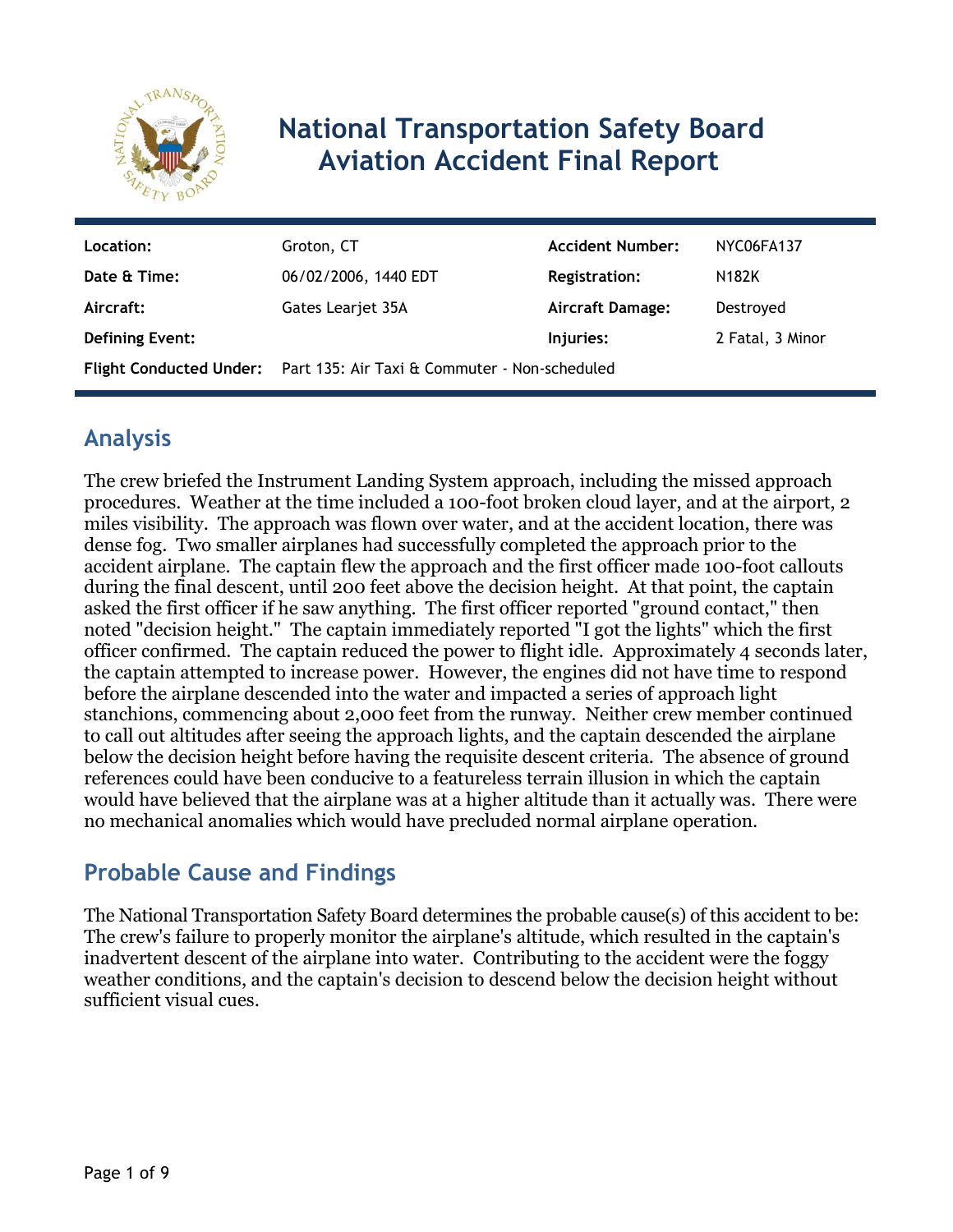#### **Findings**

Occurrence #1: IN FLIGHT COLLISION WITH TERRAIN/WATER Phase of Operation: APPROACH - FAF/OUTER MARKER TO THRESHOLD (IFR)

Findings

- 1. ALTITUDE NOT MAINTAINED FLIGHTCREW
- 2. (C) DIVERTED ATTENTION FLIGHTCREW
- 3. VISUAL ILLUSION PILOT IN COMMAND
- 4. (F) WEATHER CONDITION FOG
- 5. (F) IFR PROCEDURE NOT FOLLOWED PILOT IN COMMAND
- 6. TERRAIN CONDITION WATER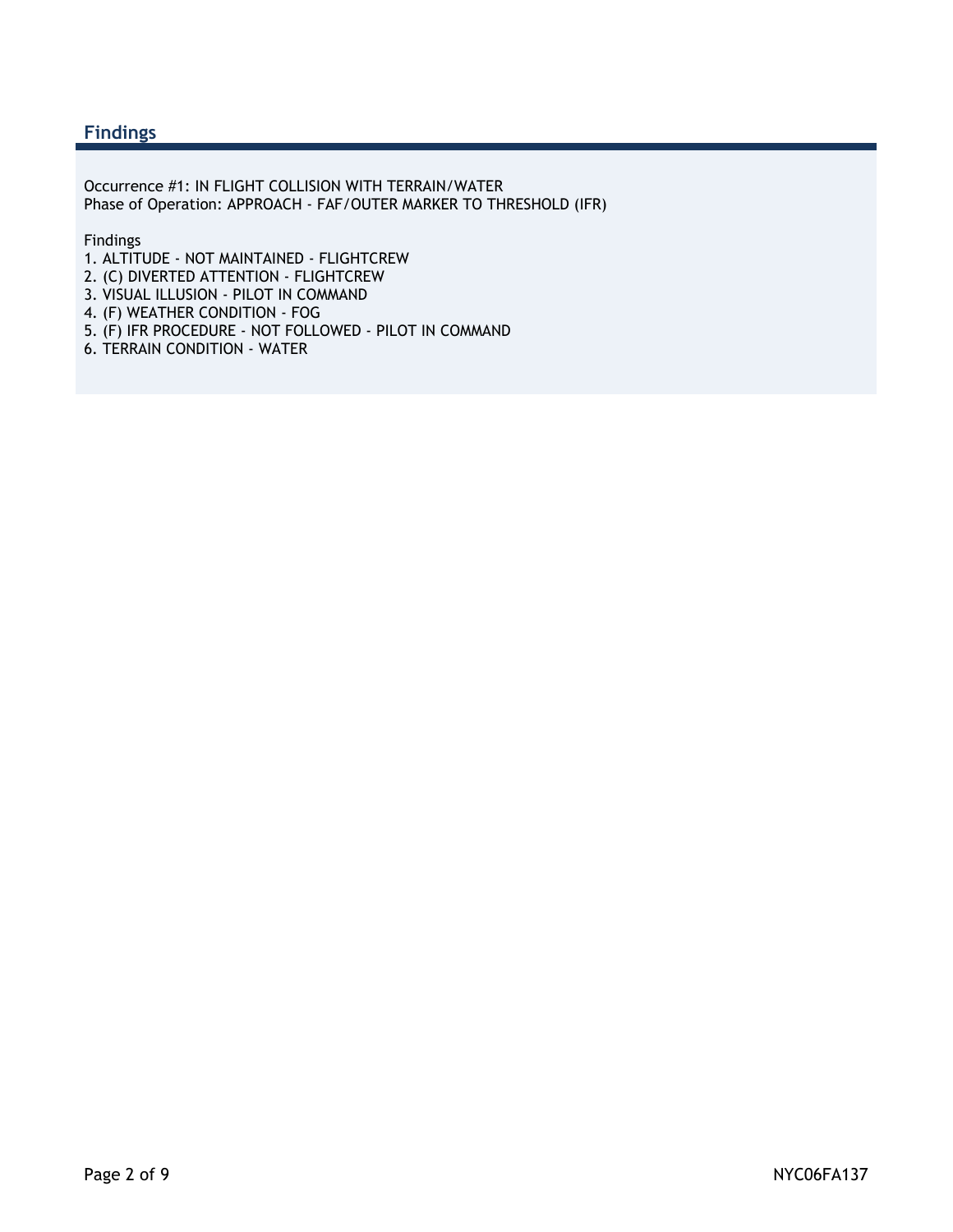## **Factual Information**

#### "THIS CASE WAS MODIFIED DECEMBER 17, 2007."

#### HISTORY OF FLIGHT

On June 2, 2006, at 1440 eastern daylight time, a Gates Learjet 35A, N182K, operated by International Jet Charter, Inc. (IJC), was destroyed when it impacted water and light stanchions while approaching Groton-New London Airport (GON), Groton, Connecticut. The two certificated airline transport pilots were fatally injured, and three passengers incurred minor injuries. Instrument meteorological conditions prevailed. The airplane was operating on an instrument flight rules flight plan between Atlantic City International Airport (ACY), Egg Harbor Township, New Jersey, and Groton. The non-scheduled (on-demand) passenger charter flight was conducted under 14 CFR Part 135.

According to one of the passengers, the airplane initially left Norfolk International Airport (ORF), Norfolk, Virginia, with five passengers onboard. The airplane then flew to Atlantic City International Airport and deplaned two of the passengers before departing for Groton.

Approaching Groton, the passenger looked out his window and saw sailboats about 300 feet below. The airplane continued its descent, until the passenger felt it "thrust up," followed by an impact, and "the jet tumbled across the water" before coming to rest upside down.

Another passenger stated that there was nothing unusual about the accident flight except that it was a little bumpier than usual. The passenger could not see outside because of his seat position. Suddenly, it became "very rocky," the airplane hit the water "real hard," and water quickly entered the upside-down cabin.

A witness fishing from a nearby sandbar, could barely see the approach light stanchions in the water because of the fog. (Light stanchions were located along the approach path, in the water, at 200-foot intervals, beginning 2,400 feet from runway 5.) He heard "several" airplanes land, then heard one "coming in that was much louder than the others." He looked up, saw that the airplane was very low, and "a part of the plane hit one of the light [stanchions]." The front of the airplane then hit a second stanchion, "causing the plane to flip hard" and impact a third stanchion. The witness and two friends then proceeded by boat to the wreckage to assist the occupants.

Air traffic control information received from the Federal Aviation Administration (FAA) revealed that as the airplane approached Groton, it briefly entered holding while awaiting the landing of two smaller airplanes ahead of it. The crew was then cleared for the instrument landing system (ILS) runway 5 approach. About 600 feet msl, radar service was terminated, and the crew switched radio frequencies from the approach controller to the tower controller.

A review of cockpit voice recorder (CVR) information revealed that, approximately 30 minutes prior to the accident, the crew completed the approach checklist, including a brief of the ILS runway 5 approach, along with the missed approach procedures. The crew also listened to the Automatic Terminal Information Service (ATIS) broadcast information Foxtrot several times, which included 2 miles visibility and a broken ceiling of 100 feet.

After holding briefly, and descending in holding, the first officer completed the before landing checklist to the point of holding flaps twenty. The airplane was cleared for the approach, and the first officer switched over to tower frequency. Awaiting glideslope capture, the first officer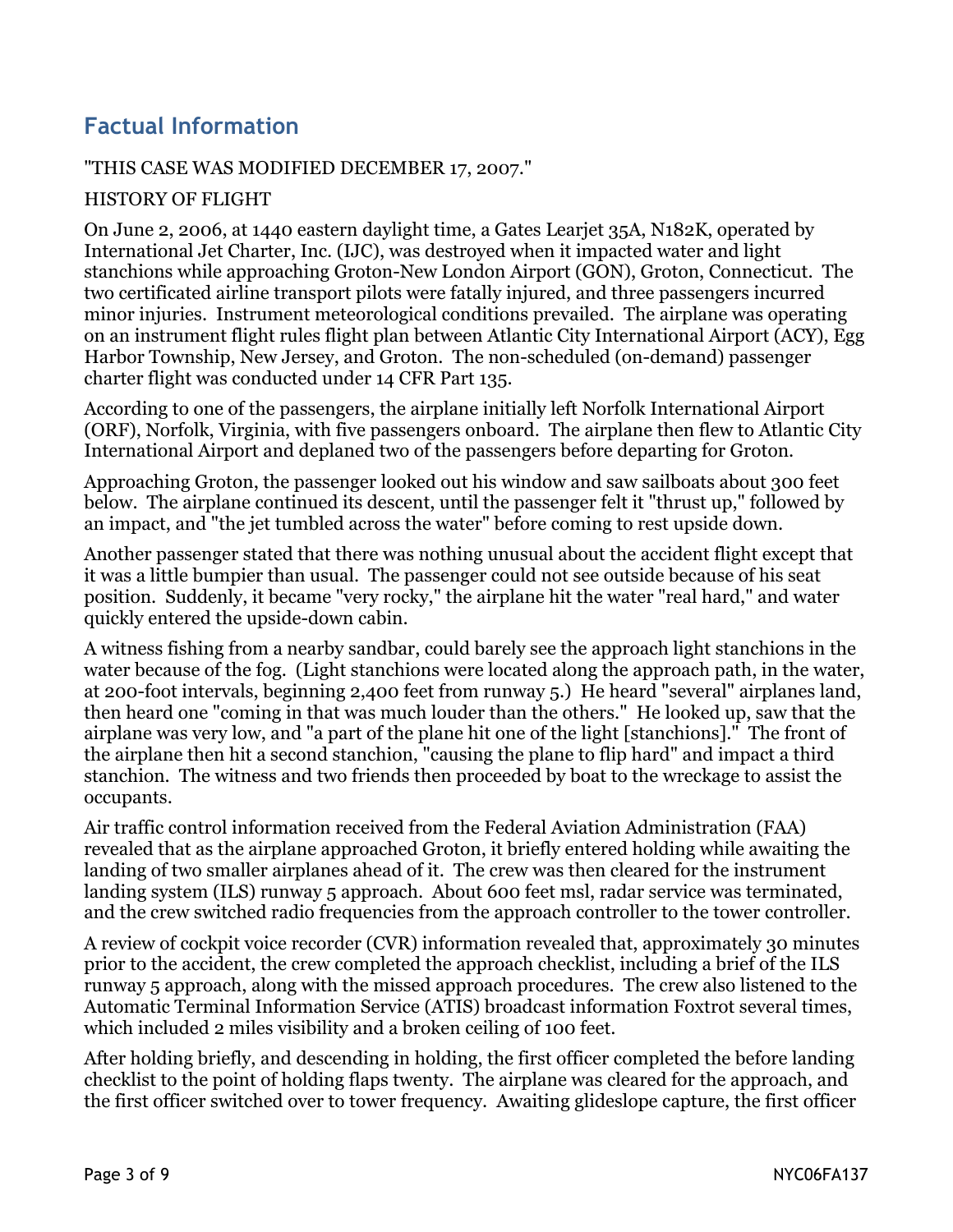asked the tower controller if the ceiling had changed, who responded "ah negative, it's still pretty foggy out that way."

The crew completed the before landing checklist, and the captain asked the first officer to ask the tower controller if the runway lights were "turned up all the way" which they were. Just after that, as the airplane was descending, the first officer started calling out the altitudes, beginning with "seven hundred above," down to "three hundred," "speed's good," and "two hundred." The captain then asked, "see anything," and the first officer responded, "got some ground contact." Four seconds later, the first officer stated, "decision height." The captain responded, "I got lights" about the same time the first officer stated, "got the, got the lights." One second later, there was a tone, similar to an autopilot/yaw dampener disconnect. One second after that, the first officer said, "continue," then, "you still on the ah" and the captain responded with, "whoa." The recording ended 1 second later.

The accident occurred during daylight hours, in the vicinity of 41 degrees, 19.24 minutes north latitude, 72 degrees, 03.14 minutes west longitude.

#### AIRCRAFT INFORMATION

The airplane was owned by Robertson Asset Management Company, Virginia Beach, Virginia. According to a written "Aircraft Agreement," IJC was responsible for the "operational control" of the airplane. In addition, IJC was responsible for ensuring the airplane was "operated and maintained in accordance with FAR Part 135 for on-demand charters."

#### COMPANY INFORMATION

IJC operated five airplanes and managed one. According to the company president, and as confirmed by an FAA records search, IJC, which was founded in the early 1990's, had no previous accidents.

#### PERSONNEL INFORMATION

The captain held an airline transport pilot certificate with Learjet, G-159, and CA-212 type ratings. He also held a flight instructor certificate for airplane single and multi-engine airplane, and instrument airplane. On his latest Federal Aviation Administration (FAA) first class medical certificate application, dated December 12, 2005, the captain indicated 17,509 hours of flight time. Estimated flight time at the time of the accident was 18,750 hours total time, with 7,500 hours in type and 1,050 hours of instrument time. According to company training records, the captain's latest FAR Part 135 competency check was completed on February 4, 2006.

The first officer held an airline transport pilot certificate with a Learjet type rating. He also held a flight instructor certificate for single and multi-engine airplane, and instrument airplane. On his latest Federal Aviation Administration (FAA) first class medical certificate application, dated April 12, 2005, the pilot indicated 3,255 hours of flight time. Estimated flight time at the time of the accident was 3,275 hours of flight time, with 750 hours of instrument time. According to company training records, the first officer's latest FAR Part 135 competency check was completed on September 28, 2005. The first officer was also a retired FAA air traffic controller.

The crew were employees of IJC, and the passengers, who were onboard for a casino charter, were not affiliated with Robertson Asset Management Company.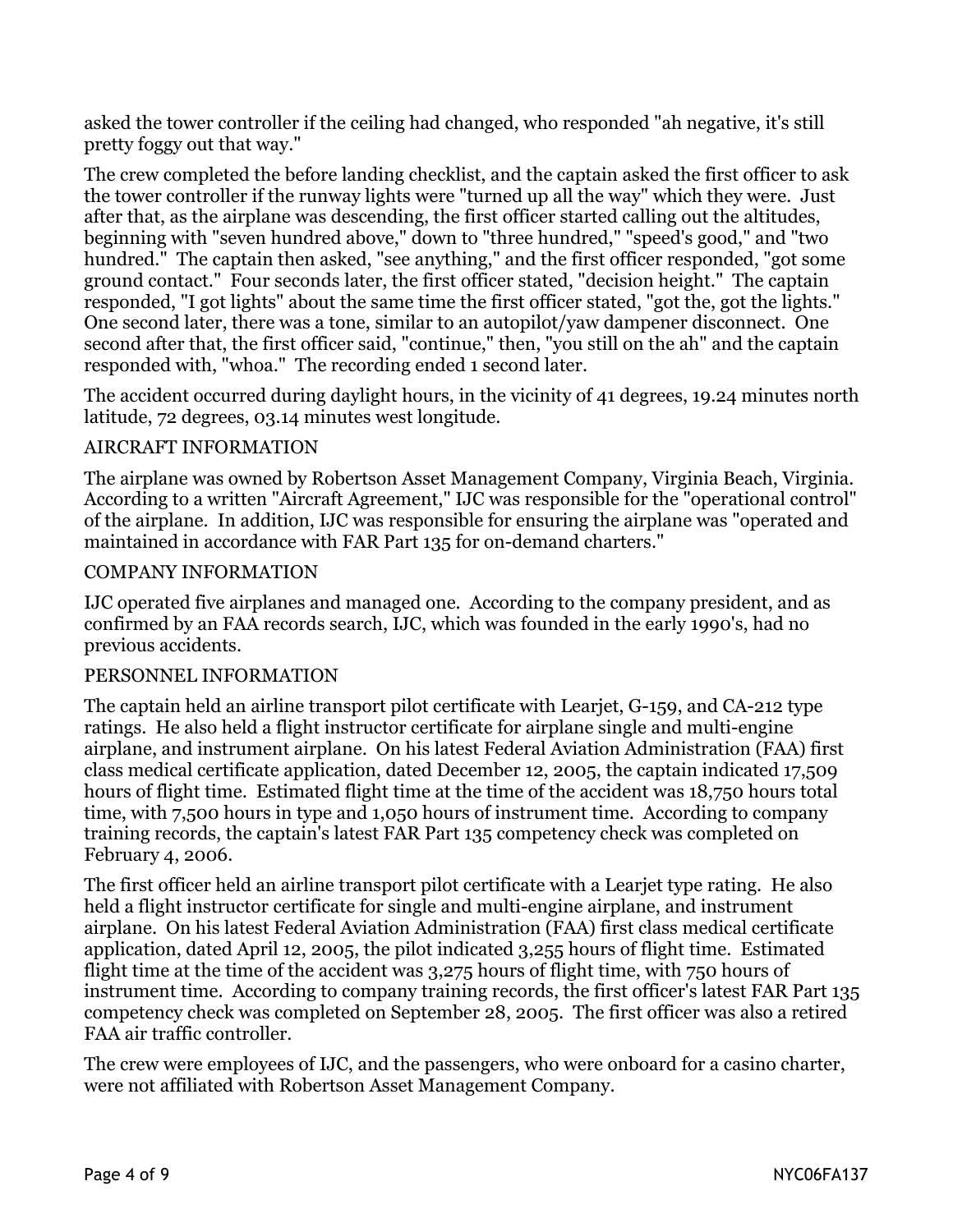#### AIRPORT INFORMATION

Groton-New London Airport runway 5 was 5,000 feet long and 150 feet wide. The runway was equipped with High Intensity Runway lights (HIRL), a Medium Intensity Approach Lighting System with Runway Alignment Indicator Lights (MALSR), and a 4-light Precision Approach Path Indicator (PAPI).

The inbound course for the ILS runway 5 approach was 048 degrees magnetic, the decision altitude was 207 feet msl, and the decision height was 200 feet agl. Glideslope angle was 3 degrees.

#### METEOROLOGICAL INFORMATION

Weather, recorded at the airport at 1356, included winds from 190 degrees true at 7 knots, 2 statute miles visibility in mist, a broken cloud layer at 600 feet, temperature 68 degrees Fahrenheit (F), dew point 64 degrees F, altimeter setting 29.86 inches of mercury.

Weather, recorded at the airport at 1456, included winds from 170 degrees true at 8 knots, 2 statute miles visibility in mist, a broken cloud layer at 100 feet, temperature 66 degrees F, dew point 63 degrees F, altimeter setting 29.84 inHg.

ATIS information was noted several times on the CVR recording, and included winds from 200 degrees true at 7 knots, visibility 2 miles in mist, and 100 feet broken.

A witness, who was on a skiff near the accident site, stated that he heard a "few planes come in for landing" at the airport, and was thinking that it was "awful foggy for them to be flying." Visibility on the water was "limited to about 15 feet because of the dense fog."

According to 911 recordings, people on a nearby shoreline could hear survivors shouting for help, but could not see the airplane due to the fog.

#### WRECKAGE AND IMPACT INFORMATION

The wreckage path began in shallow water, on the approach course, about 2,050 feet from the approach end of runway 5. Approximately 2,000 feet from the runway, a light stanchion, made of wood and anchored by four telephone poles, was damaged on its left side (relative to the approach path), just above the waterline. Tidal changes varied the height above the waterline. A second stanchion, located about 1,800 feet from the runway, had the two left side telephone poles cut off about 1 foot above the waterline. A third stanchion, about 1,600 feet from the runway, was toppled, with the wreckage located next to it. The main wreckage was upside down, and the wings were separated from the fuselage.

On June 3, 2006, the airplane was recovered and moved to a secure state dock. An examination revealed no mechanical anomalies. All flight control surfaces were accounted for, and flight control continuity was confirmed from the ailerons, rudder, and elevators to the cockpit. The flap interconnect cable was missing. The left spoiler actuator was missing, and the right spoiler actuator was attached, and in the down and locked position. The landing gear was confirmed down.

There was no evidence of engine distress, and all of the fan blades from both engine fans exhibited a gradual bending of their leading edges, opposite the direction of rotation.

#### MEDICAL AND PATHOLOGICAL INFORMATION

Autopsies were conducted on the pilots at the State of Connecticut, Office of the Chief Medical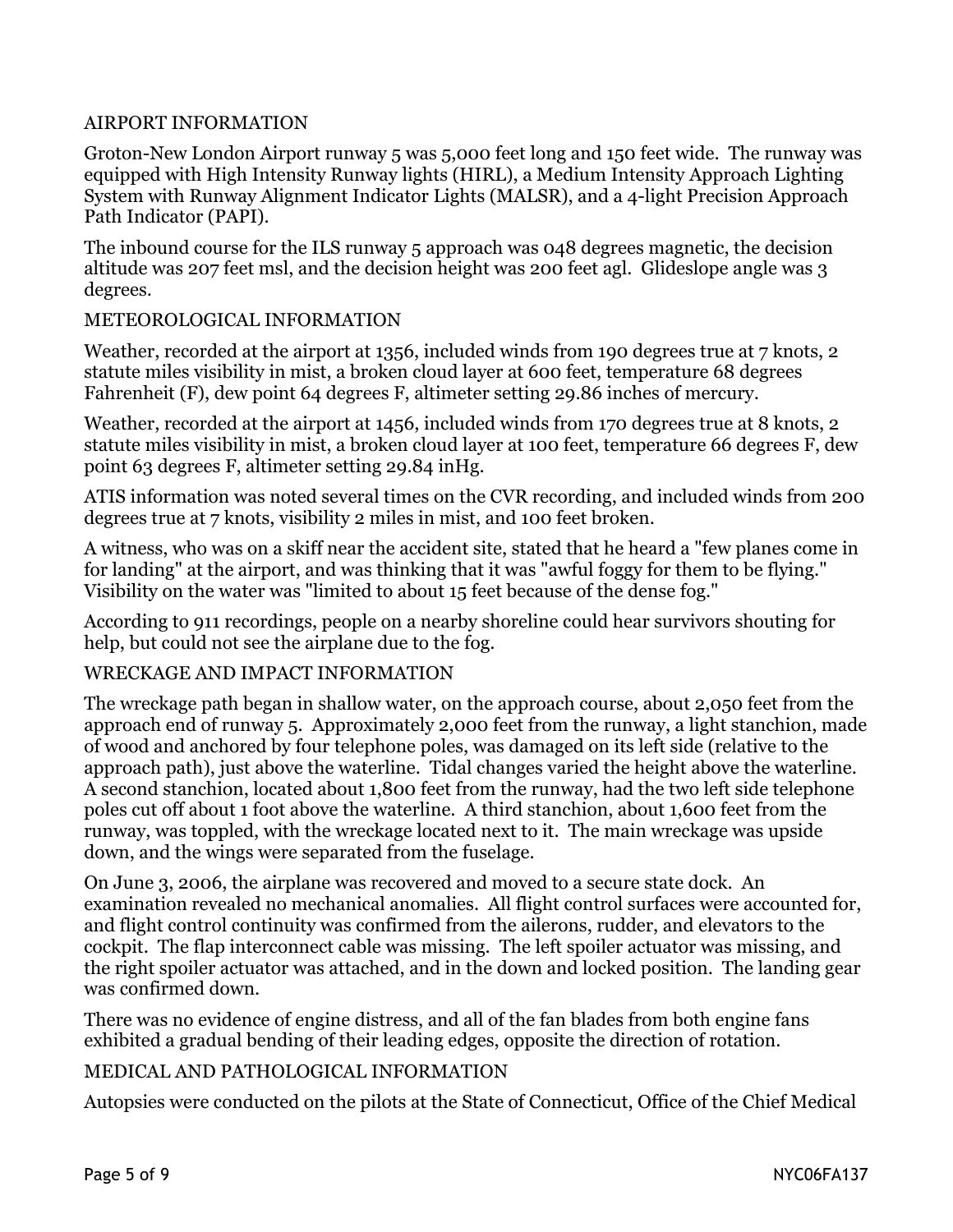Examiner, Farmington, Connecticut. Tissue, blood and urine samples were subsequently forwarded for toxicological testing to the FAA Forensic Toxicology Research Team, Oklahoma City, Oklahoma.

Toxicological testing of the captain indicated 202 ng/mL of cocaine in the urine, and 445 ng/mL of benzoylecgonine in the urine. No cocaine was detected in the blood. Following discussions between the National Transportation Safety Board investigator and the Research Team director, the laboratory retested the blood specimen, along with bile, kidney and liver, and no cocaine was detected in any of those specimens.

According to the Research Team director, "since cocaine and benzoylecgonine were found in [the captain's] urine specimen using more than one analytical test, cocaine use can not be ruled out. However, identifying cocaine in a urine specimen at 202 ng/mL, but having no benzoylecgonine (cocaine metabolite) in a matching blood/tissue specimen, is not consistent with cocaine use."

A urine sample was also subsequently tested by the State of Connecticut. That sample was negative for cocaine and cocaethylene.

Also, during the course of the investigation, no anecdotal evidence was found to support the use of cocaine.

On his most recent application for his FAA medical certificate, the captain's vision in each eye separately and in both eyes together was noted as: distant vision - 20/100 corrected to 20/20, near vision - 20/60 corrected to 20/25, and intermediate vision - 20/40. According to an employee of IJC, the captain's wife noted that he typically wore contact lenses, and used "cheater" glasses for near vision. She also reported that he generally wore sunglasses over his contact lenses as necessary and did not use photochromatic sunglasses. The autopsy report did not note any evidence of either the presence or the absence of corrective lenses; however, an empty contact lens case was found in the captain's luggage.

#### TESTS AND RESEARCH

Two N1 Digital Electronic Engine Controls (DEECs) were recovered, and forwarded to Honeywell Aerospace for engine parameter readout under FAA supervision.

According to the Honeywell report, engine data from the last 60 seconds of the accident flight revealed that both engines were operating at a "typical approach power setting," approximately 60 to 65 percent N1 speed and 80 to 90 percent N2 speed during the approach. About 6 seconds before the end of the data stream, the power levers were commanded back from an approach power setting to a flight idle power setting. The power levers reached idle stop about 2 seconds later and remained there for approximately 2 seconds before being advanced about 1 second prior to the end of the data.

#### ADDITIONAL INFORMATION

Illusions

According to the Aeronautical Information Manual (AIM), section 8-1-5, paragraph 3(d), "Featureless terrain illusion. An absence of ground features, as when landing over water...can create the illusion that the aircraft is at a higher altitude than it actually is. The pilot who does not recognize this illusion will fly a lower approach."

Descent Below Decision Height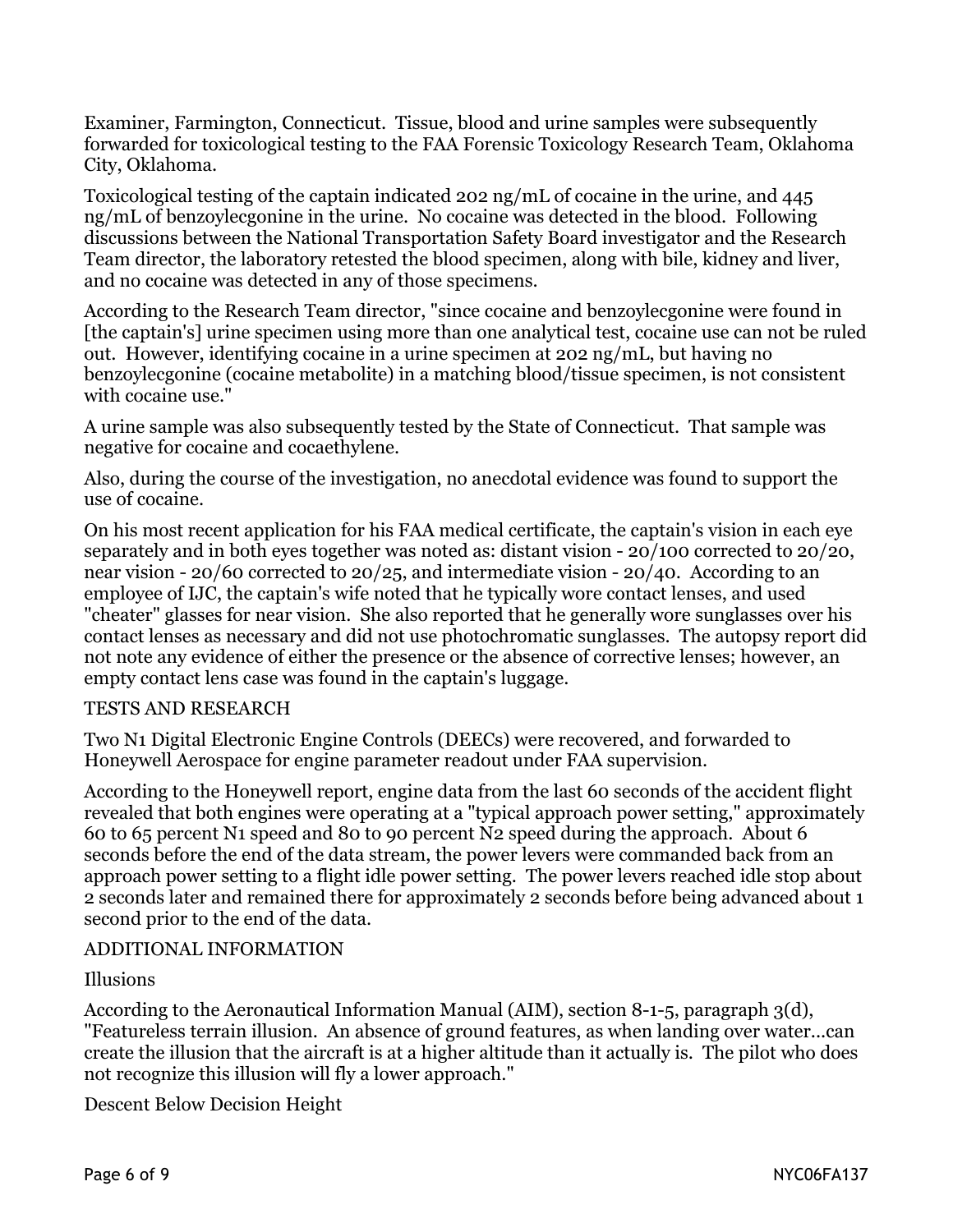Instrument flight rules landing criteria, under 14 CFR Part 91.175 (c), does not allow descent below a decision height (DH) unless "one of the following visual references for the intended runway is distinctly visible and identifiable to the pilot: (i), The approach light system, except that the pilot may not descend below 100 feet above the touchdown zone elevation using the approach as a reference unless the red terminating bars or the red side row bars are also distinctly visible and identifiable."

#### Pilot Monitoring

IJC Standard Operating Procedures incorporated "pilot flying" and "pilot not flying" duties. In 2003, the FAA revised Advisory Circular 120-71A, Standard Operating Procedures for Flight Deck Members, to recommend the usage of a "pilot monitoring" concept instead of "pilot not flying" duties.

| Certificate:                     | Airline Transport; Flight Instructor                                  | Age:                                                                                          | 59, Male                      |
|----------------------------------|-----------------------------------------------------------------------|-----------------------------------------------------------------------------------------------|-------------------------------|
| Airplane Rating(s):              | Multi-engine Land; Single-engine<br>Land                              | Seat Occupied:                                                                                | Left                          |
| <b>Other Aircraft Rating(s):</b> | None                                                                  | <b>Restraint Used:</b>                                                                        | Seatbelt, Shoulder<br>harness |
| Instrument Rating(s):            | Airplane                                                              | <b>Second Pilot Present:</b>                                                                  | Yes.                          |
| Instructor Rating(s):            | Airplane Multi-engine; Airplane<br>Single-engine; Instrument Airplane | <b>Toxicology Performed:</b>                                                                  | Yes.                          |
| <b>Medical Certification:</b>    | Class 1                                                               | <b>Last Medical Exam:</b>                                                                     | 12/01/2005                    |
| <b>Occupational Pilot:</b>       |                                                                       | Last Flight Review or Equivalent:                                                             | 09/01/2005                    |
| <b>Flight Time:</b>              | days, all aircraft)                                                   | 18750 hours (Total, all aircraft), 7500 hours (Total, this make and model), 91 hours (Last 90 |                               |
| <b>Co-Pilot Information</b>      |                                                                       |                                                                                               |                               |

#### **Pilot Information**

| Certificate:                     | Airline Transport; Flight Instructor                                     | Age:                              | 55, Male                      |
|----------------------------------|--------------------------------------------------------------------------|-----------------------------------|-------------------------------|
| Airplane Rating(s):              | Multi-engine Land; Single-engine<br>Land                                 | Seat Occupied:                    | Right                         |
| <b>Other Aircraft Rating(s):</b> | None                                                                     | <b>Restraint Used:</b>            | Seatbelt, Shoulder<br>harness |
| Instrument Rating(s):            | Airplane                                                                 | <b>Second Pilot Present:</b>      | Yes.                          |
| Instructor Rating(s):            | Airplane Multi-engine; Airplane<br>Single-engine                         | <b>Toxicology Performed:</b>      | Yes.                          |
| <b>Medical Certification:</b>    | Class 1                                                                  | <b>Last Medical Exam:</b>         | 04/01/2006                    |
| <b>Occupational Pilot:</b>       |                                                                          | Last Flight Review or Equivalent: |                               |
| <b>Flight Time:</b>              | 3275 hours (Total, all aircraft), 289 hours (Total, this make and model) |                                   |                               |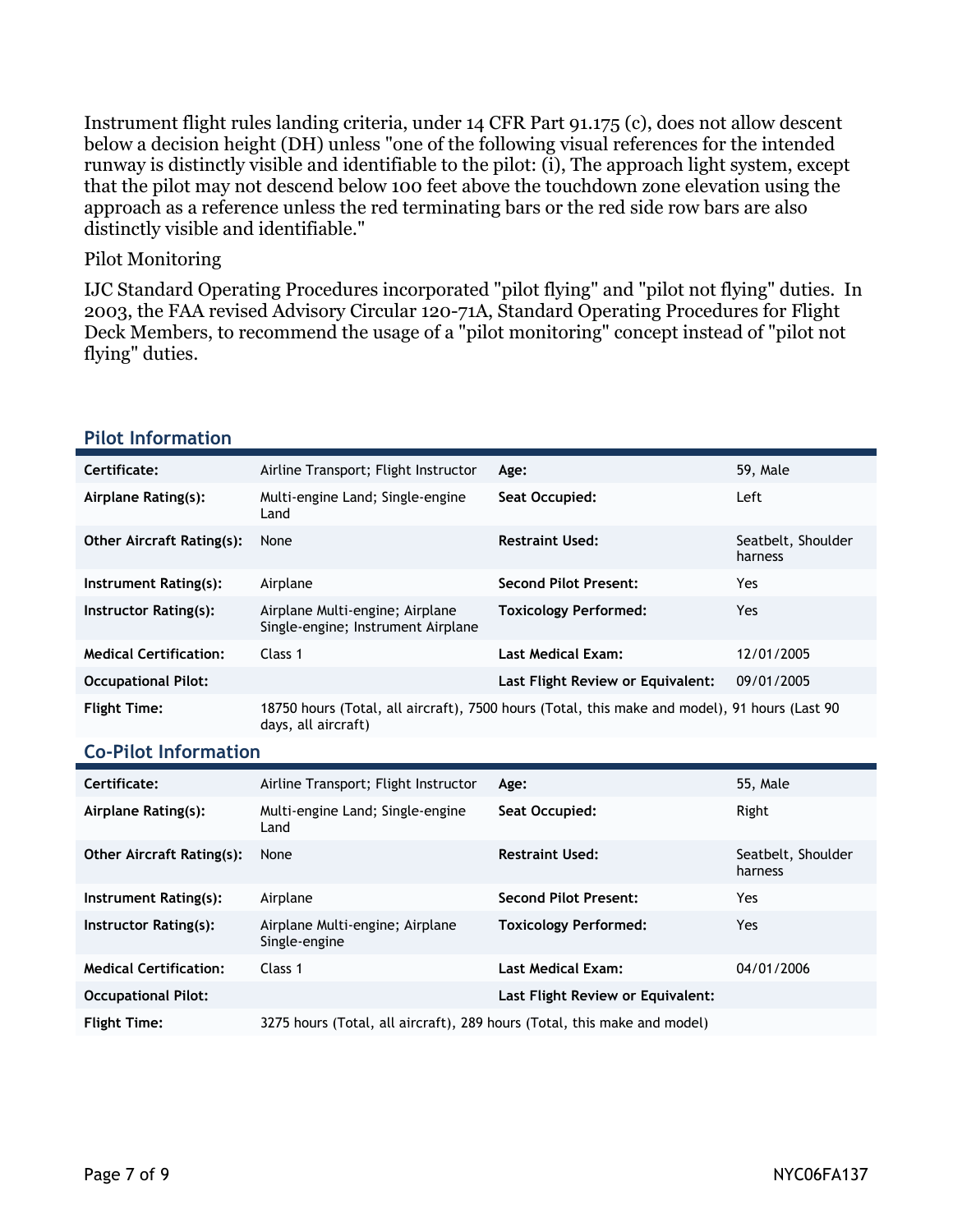### **Aircraft and Owner/Operator Information**

| Aircraft Manufacturer:            | Gates Learjet                      | <b>Registration:</b>                  | <b>N182K</b>             |
|-----------------------------------|------------------------------------|---------------------------------------|--------------------------|
| Model/Series:                     | 35A                                | <b>Aircraft Category:</b>             | Airplane                 |
| Year of Manufacture:              |                                    | <b>Amateur Built:</b>                 | No.                      |
| Airworthiness Certificate:        | Normal                             | Serial Number:                        | 239                      |
| <b>Landing Gear Type:</b>         | Retractable - Tricycle             | Seats:                                | 7                        |
| Date/Type of Last Inspection:     | 06/01/2006, AAIP                   | Certified Max Gross Wt.:              | 18300 lbs                |
| Time Since Last Inspection:       | 12 Hours                           | Engines:                              | 2 Turbo Fan              |
| Airframe Total Time:              | <b>11704 Hours</b>                 | <b>Engine Manufacturer:</b>           | Honeywell                |
| ELT:                              | Installed, not activated           | <b>Engine Model/Series:</b>           | TFE731-2-2B              |
| <b>Registered Owner:</b>          | Robertson Asset Management         | <b>Rated Power:</b>                   | 3500 lbs                 |
| Operator:                         | International Jet Charter,<br>Inc. | Air Carrier Operating<br>Certificate: | On-demand Air Taxi (135) |
| <b>Operator Does Business As:</b> |                                    | <b>Operator Designator Code:</b>      | <b>IJ9M</b>              |

### **Meteorological Information and Flight Plan**

| <b>Conditions at Accident Site:</b>     | Instrument Conditions         | <b>Condition of Light:</b>    | Day          |
|-----------------------------------------|-------------------------------|-------------------------------|--------------|
| <b>Observation Facility, Elevation:</b> | GON, 5 ft msl                 | <b>Observation Time:</b>      | 1456 EDT     |
| Distance from Accident Site:            | 1 Nautical Miles              | Direction from Accident Site: | $50^{\circ}$ |
| Lowest Cloud Condition:                 |                               | <b>Temperature/Dew Point:</b> | 19°C / 17°C  |
| Lowest Ceiling:                         | Broken / 100 ft agl           | <b>Visibility</b>             | 2 Miles      |
| Wind Speed/Gusts, Direction:            | 8 knots, 170°                 | Visibility (RVR):             |              |
| <b>Altimeter Setting:</b>               | 29.84 inches Hg               | Visibility (RVV):             |              |
| <b>Precipitation and Obscuration:</b>   | Heavy - In the Vicinity - Fog |                               |              |
| <b>Departure Point:</b>                 | Atlantic City (ACY)           | Type of Flight Plan Filed:    | <b>IFR</b>   |
| Destination:                            | Groton, CT (GON)              | <b>Type of Clearance:</b>     | IFR.         |
| <b>Departure Time:</b>                  | 1347 EDT                      | Type of Airspace:             |              |

# **Airport Information**

| Airport:             | Groton (GON)     | <b>Runway Surface Type:</b>      | Asphalt |
|----------------------|------------------|----------------------------------|---------|
| Airport Elevation:   | 5 ft             | <b>Runway Surface Condition:</b> | Drv     |
| Runway Used:         | 05               | IFR Approach:                    | ils     |
| Runway Length/Width: | 5000 ft / 150 ft | VFR Approach/Landing:            | None    |